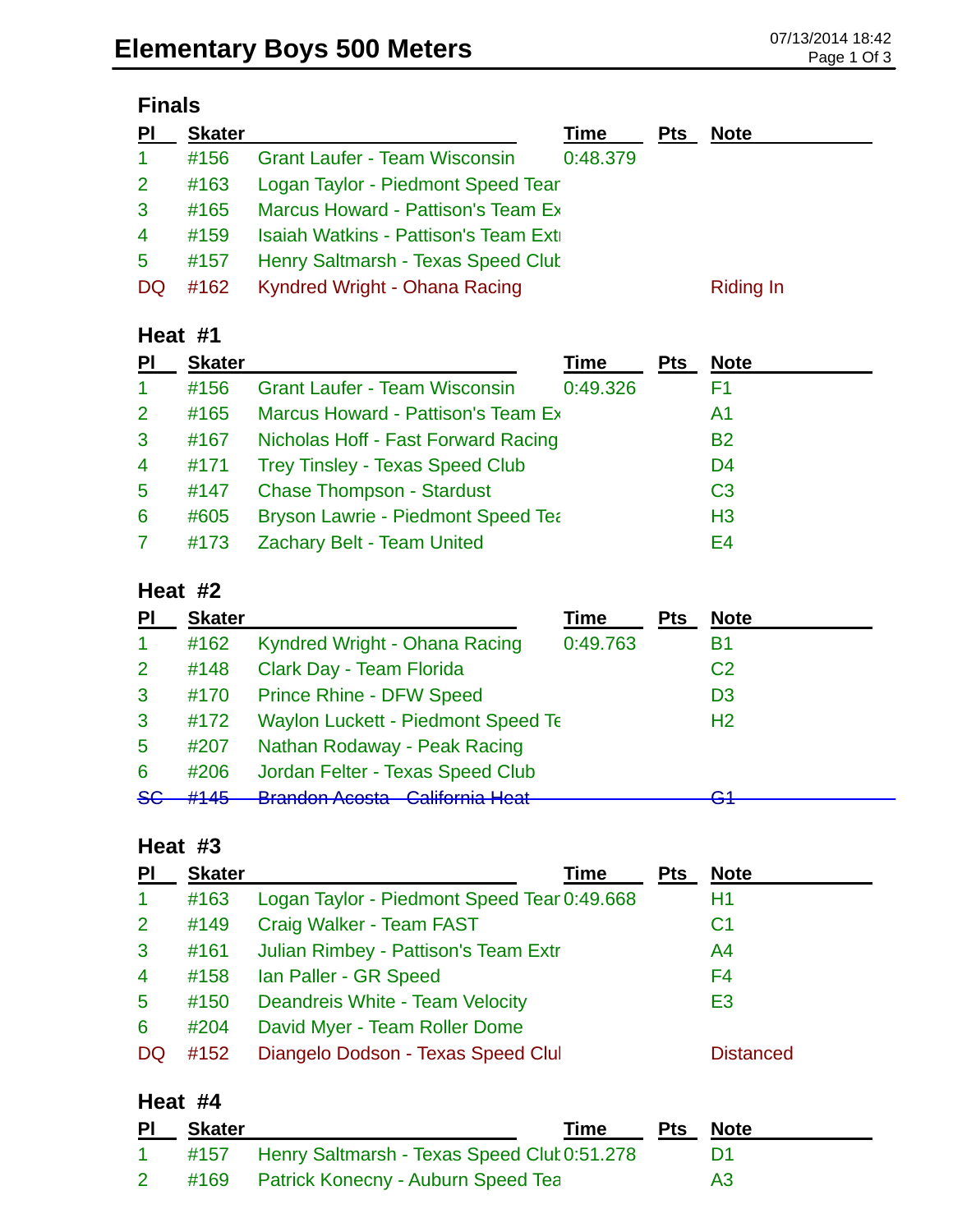### **Heat #4**

| <u>PI</u>      | <b>Skater</b> |                                           | Time | Pts | <b>Note</b>    |
|----------------|---------------|-------------------------------------------|------|-----|----------------|
|                |               | 3 #205 Dayton Ristine - Ohana Racing      |      |     |                |
|                |               | 4 #153 Donovan Graves - Team United       |      |     | E <sub>2</sub> |
| 5 <sup>1</sup> |               | #155 Emmanuel Hazard - Great Skate Wo     |      |     | F <sub>3</sub> |
|                |               | 6 #168 Noah Whitney - Fast Forward Racing |      |     | B4             |

#### **Heat #5**

| PI             | <b>Skater</b> | Time                                          | <b>Pts</b> | <b>Note</b>    |  |
|----------------|---------------|-----------------------------------------------|------------|----------------|--|
| 1              | #159          | Isaiah Watkins - Pattison's Team Ext 0:50.951 |            | A2             |  |
| $\overline{2}$ | #154          | Elijah Nash - Southern Speed                  |            | C <sub>4</sub> |  |
| $\mathbf{3}$   | #160          | Jared Holmes - Bells Speed Club               |            | F <sub>2</sub> |  |
| 5              | #151          | Devin Baker - Fast Forward Racing             |            | <b>B3</b>      |  |
| $\overline{4}$ |               | #1512 Tyler Martin - Omni Speed Team          |            |                |  |
| 6              | #166          | Nate Cassube - Team United                    |            | F1             |  |
|                | #164          | Luke Sutton - Omni Speed Team                 |            | H <sub>4</sub> |  |
|                |               |                                               |            |                |  |

# **Quarterfinal #1**

| <b>Skater</b> | Time                                                                                                                                                                     | <b>Pts</b>                                                                                  | <b>Note</b> |  |
|---------------|--------------------------------------------------------------------------------------------------------------------------------------------------------------------------|---------------------------------------------------------------------------------------------|-------------|--|
| #156          |                                                                                                                                                                          |                                                                                             |             |  |
| #161          |                                                                                                                                                                          |                                                                                             |             |  |
|               |                                                                                                                                                                          |                                                                                             |             |  |
| #148          |                                                                                                                                                                          |                                                                                             |             |  |
| #153          |                                                                                                                                                                          |                                                                                             |             |  |
| #170          |                                                                                                                                                                          |                                                                                             |             |  |
|               |                                                                                                                                                                          |                                                                                             |             |  |
|               | <b>Grant Laufer - Team Wisconsin</b><br>Clark Day - Team Florida<br><b>Donovan Graves - Team United</b><br><b>Prince Rhine - DFW Speed</b><br>#158 Ian Paller - GR Speed | 0:50.374<br>Julian Rimbey - Pattison's Team Extr<br>#165 Marcus Howard - Pattison's Team Ex |             |  |

# **Quarterfinal #2**

| PI                   | <b>Skater</b> | Time                                          | <b>Pts</b> | <b>Note</b> |  |
|----------------------|---------------|-----------------------------------------------|------------|-------------|--|
| $\blacktriangleleft$ | #159          | Isaiah Watkins - Pattison's Team Ext 0:49.642 |            |             |  |
| $\overline{2}$       | #162          | Kyndred Wright - Ohana Racing                 |            |             |  |
| 3                    | #167          | Nicholas Hoff - Fast Forward Racing           |            |             |  |
| $\overline{4}$       | #149          | Craig Walker - Team FAST                      |            |             |  |
| $\overline{5}$       | #205          | Dayton Ristine - Ohana Racing                 |            |             |  |
| 6                    | #151          | Devin Baker - Fast Forward Racing             |            |             |  |
| $\mathbf{7}$         |               | #1512 Tyler Martin - Omni Speed Team          |            |             |  |
|                      |               |                                               |            |             |  |

# **Quarterfinal #3**

| P <sub>1</sub> | <b>Skater</b> |                                                  | Time | <b>Pts</b> | <b>Note</b> |
|----------------|---------------|--------------------------------------------------|------|------------|-------------|
| $\mathbf{1}$   |               | #163 Logan Taylor - Piedmont Speed Tear 0:49.182 |      |            |             |
| $\mathbf{2}$   |               | #157 Henry Saltmarsh - Texas Speed Clut          |      |            |             |
| 3 <sup>1</sup> |               | #169 Patrick Konecny - Auburn Speed Tea          |      |            |             |
| $\overline{4}$ |               | #154 Elijah Nash - Southern Speed                |      |            |             |